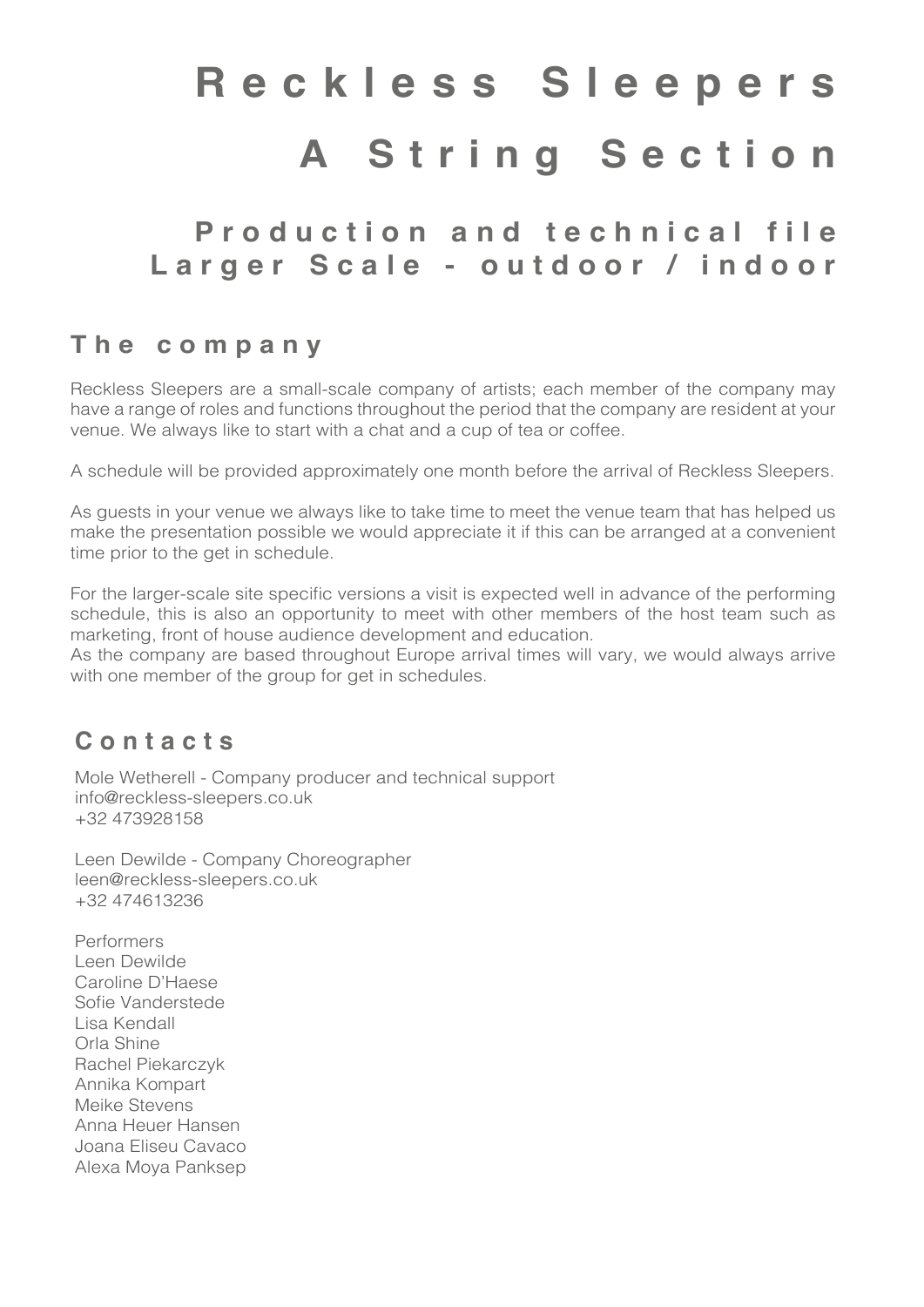#### **The Space**

Depends on the numbers of performers, chairs are placed approximately 2m apart in a straight line.

The line of performers ideally positioned against a backdrop of a wall,

Generally the performance is presented end on and the audience can come and go as they please, so if indoor the doors to the venue are left open.

Audiences generally stand approximately 3m - 4m away from the dancers.

For some venues it may be necessary to use a dance floor either a black or white (dependant on the floor surface) as it is possible that a delicate floor can be scratched.

In some locations (such as gravel or grass) we have used double thickness sheets of plywood 1200 x 2400 x 18 (external ply) a full drawing can be supplied.

Cleaning of the space / sweeping and or mopping the floor will be required before each performance.

The remnants of the sawn chairs are to remain on site a minimum of 30 minutes after the performance has finished.

Dressing room facilities and warm up space would be required prior to and following performances. Tea and coffee making (not instant) fruit and bottled water is required.





2 - 2.5m

#### **Chairs**

The wooden chairs that we use are quite specific. Ideally a member of the company would arrive a couple of days before the presentation to find the right chairs.

3m - 4m

Or if this is not possible photos of chairs can be sent to the company a week before the presentation.

A sample of what styles of chairs that we have used can be provided or viewed on the documentation.

We have found that some wooden chairs will need to be made secure, this is simply done with screws to fix joints (we can advise on how this is done) a drill driver (screwdriver), screws (40mm) drill and wooden drill bits will be required.

For rehearsals we work on the ratio of 2 chairs per person per day.

It is possible that the company can source chairs in Belgium we know that its possible to load 110 chairs into a LWB Mercedes Van which has a capacity of 13m3.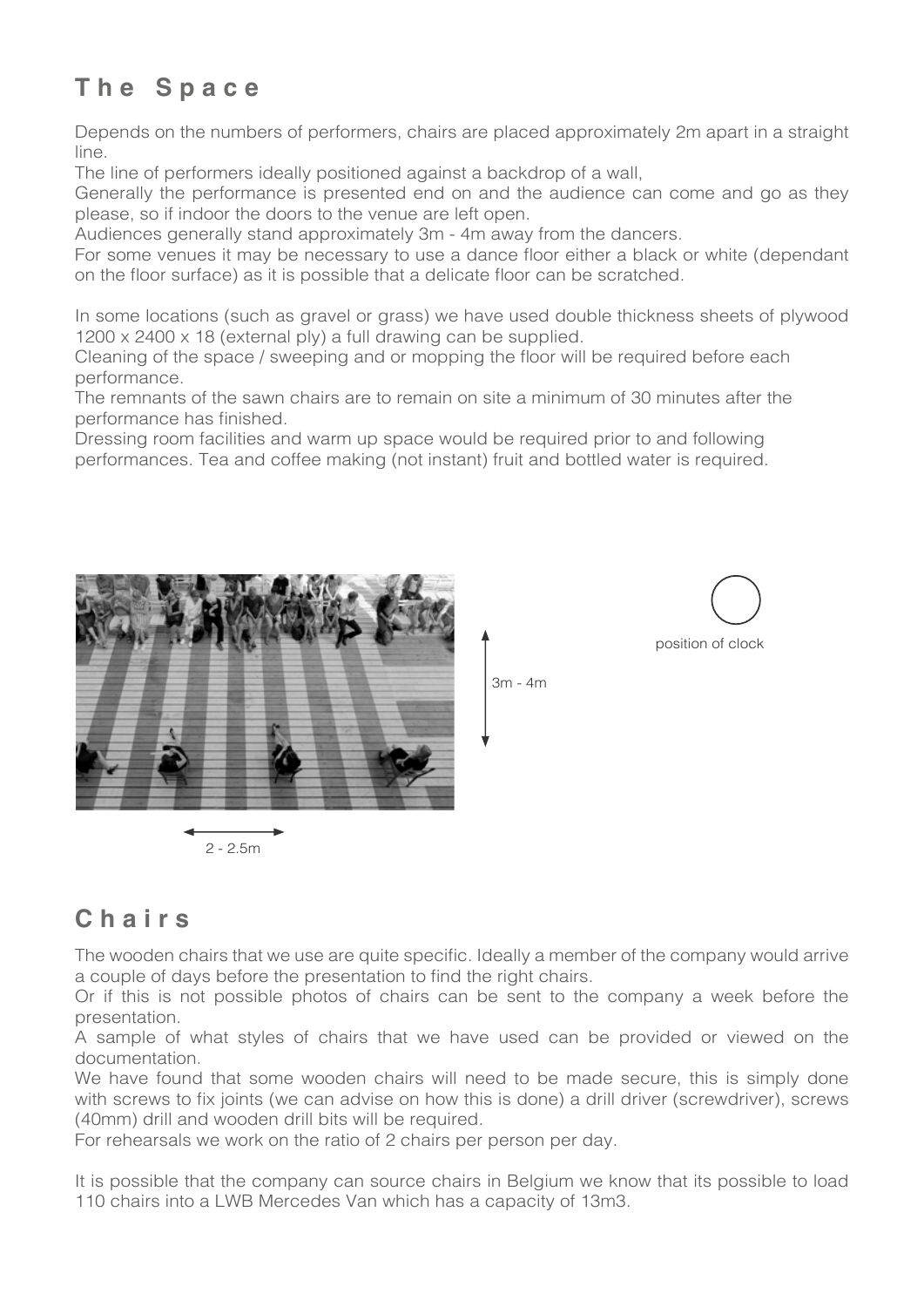#### **Saws**

A saw normally only lasts for 2 performances 400mm - 500mm general wooden saws are best (and cheapest) single colour or preferably wooden handles are preferred.

7 TPI (or 7 teeth per inch) are the most suitable.

Fine tooth saws are not suitable for the performance. Dependent on the saw a screwdriver and socket set is useful to re-tighten the handles, a candle is also used to wax the blades, any stickers (price tags or bar-codes) on the saws will need to be removed with acetone.

For rehearsals a saw should last for two days. Here is a link to the most appropriate saws that we have sourced to date for performances

<https://www.obi.de/handsaegen-feilen/lux-handsaege-400-mm-classic/p/5201991>



#### **Costumes**

Reckless Sleepers company will arrive with their own costume, participants in the larger scale versions would be requested to bring a selection of their own shoes (with a small heel) black dresses, and black underwear, tights may also be needed.

#### **Clock**

A clock or for some larger-scale versions two clocks are used to time the performance, this is positioned so that all company performers can see it, for larger-scale presentations 2 clocks have been placed for the company to view.

#### **Day time presentations**

For daylight presentations lighting may be required for sites that are in full shadow.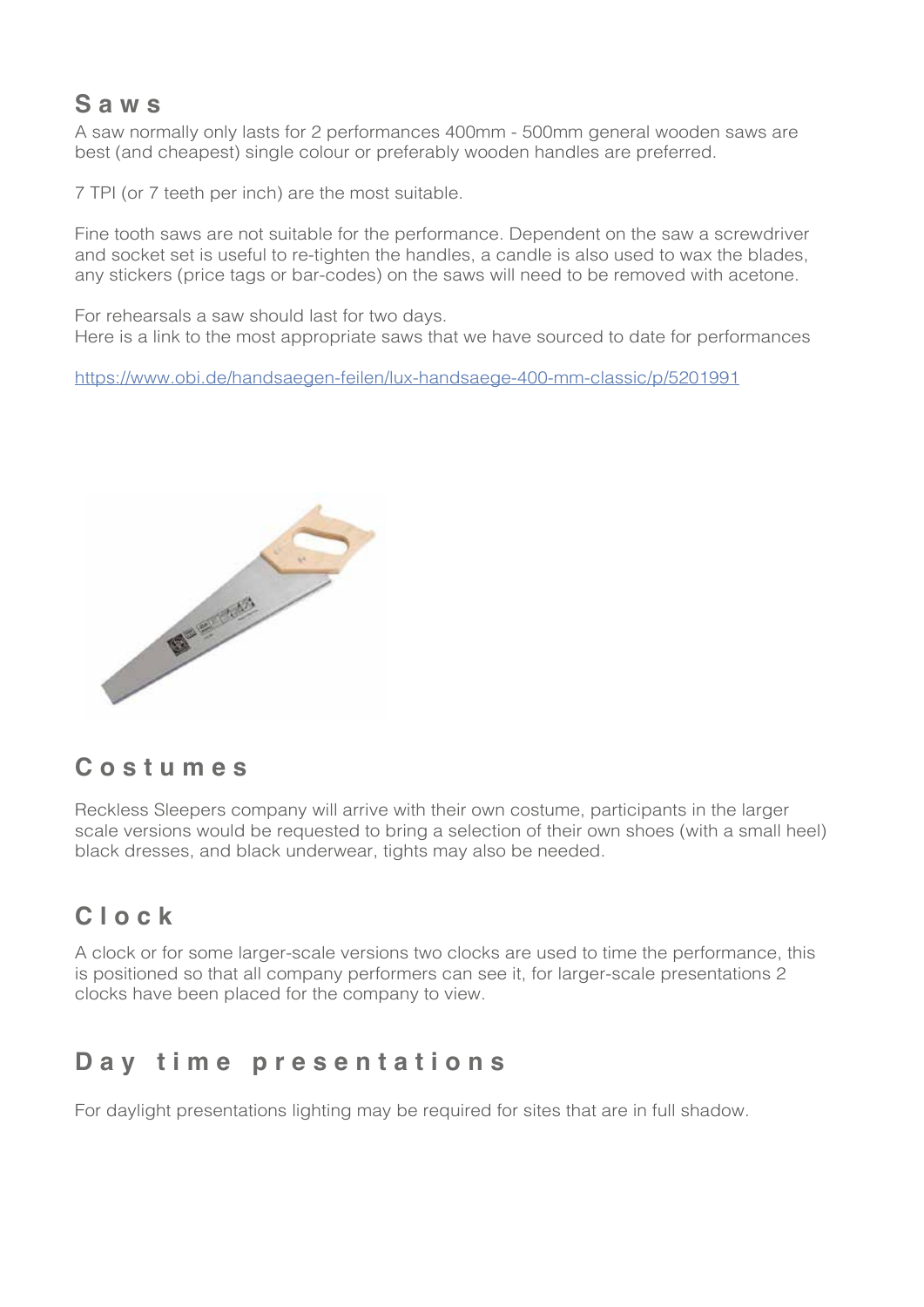#### **Night time presentations (outdoor)**

Presentations that would take place during dusk would require simple lighting, of course this depends on the space and its architectural features, in some spaces we have lit the backdrop of the facade of a building as well as the company. Lighting the company is simple using floor floods in front of the audience or floods on floor stands above and behind the audience. Street lighting has also been adjusted / taken out to support the presentation. Generally the company use open white, frost or a light blue colour (117) light green (213)

For some sites (especially city centre) security support may be necessary.

|                                      | 19.22m                          |                          |                                                                 |                              |  |                                                                                                 |                                                                    |
|--------------------------------------|---------------------------------|--------------------------|-----------------------------------------------------------------|------------------------------|--|-------------------------------------------------------------------------------------------------|--------------------------------------------------------------------|
| $\xleftarrow{1.2m}$ $\xrightarrow{}$ | $\leftarrow$ 1.2m $\rightarrow$ |                          | $\leftarrow$ 1.2m $\rightarrow$ $\leftarrow$ 1.2m $\rightarrow$ |                              |  | $\leftarrow$ 1.2m $\rightarrow$ $\leftarrow$ 1.2m $\rightarrow$ $\leftarrow$ 1.2m $\rightarrow$ | $\leftarrow$ 1.2m $\rightarrow$                                    |
| 不<br>$2m$ <sub>1</sub> $\pi$<br>⊻    | $\leftarrow$ 1.2m $\rightarrow$ |                          |                                                                 |                              |  | П<br>m,<br>$\leftarrow$ 1.2m $\rightarrow$                                                      | $\leftarrow$ 1.2m $\rightarrow$<br>$\leftarrow$ 1.2m $\rightarrow$ |
| 3.04m<br>业                           | $\cup \circlearrowright$        | $\Diamond \Box \Diamond$ |                                                                 | $\Diamond$ $\Box$ $\Diamond$ |  | $\Diamond \Box \Diamond$                                                                        |                                                                    |

lights placed either in front of audience on floor floods or behind audience on stands



#### **Rehearsal Space**

Are required for larger-scale performances preferably with easy access to the sites where the performances will take place & company living accommodation.

Together with 1 saw per participant and 2 chairs. For the larger-scale performances made together with local dancers a large enough site to accommodate auditions of up to 40 people and then for rehearsals needs to be provided.

The minimum rehearsal period is 4 days.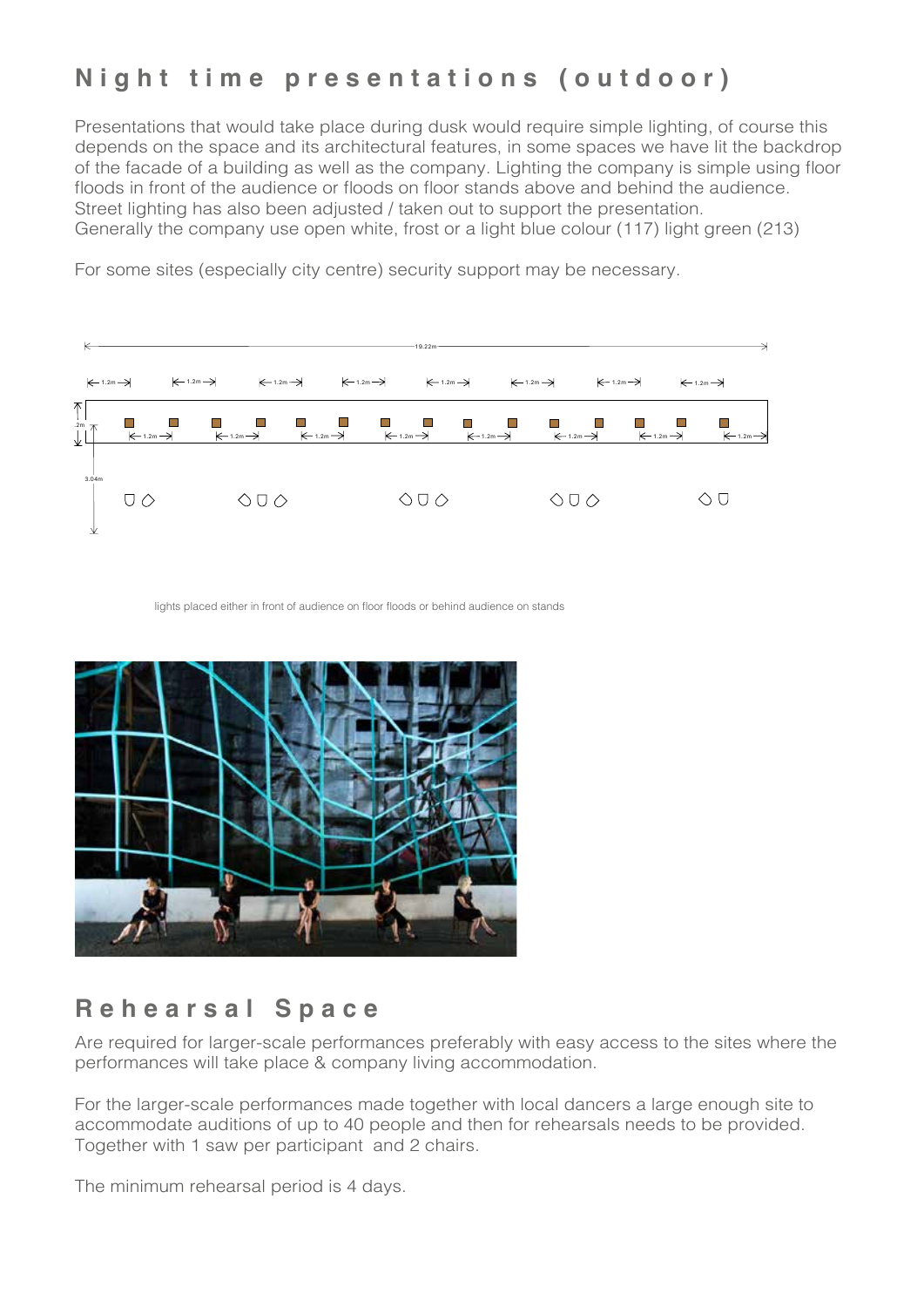#### Food & Per diem

Generally per diems are paid to each company member on arrival - this should be enough to cover breakfast (if not included at the accommodation) lunch and dinner. As some locations may be remote it may be necessary to provide food and refreshments for the company at the location.

Production support

A dedicated person from the venue will be needed to support the company and act a liaison and translator between the company and venue production and presentation teams.

Get in and get out

We will require at least two people to assist with the get in and fit up who are familiar with the site and its in house electrics or lighting systems. We also require at least two people to remove the broken chairs for the get-out. Get in can take place on the day for an evening performance, get out should take no longer than 1hr.

The company need access to the site 3hrs. prior to the performance prepare the space and to warm up / prepare. !.\$m !.\$m !.\$m !.\$m

Equipment required Preparation of chairs / Plywood floor Drill driver / screwdriver and screwdriver bits (fully charged) Drill and wooden drill bit 3mm / 4mm Circular saw (or one sheet cut in half) Screws 30mm / 40mm

Clean up Brooms dustpans Heavy duty sacks Clean up if using a dance floor Mop and bucket Plasters Wax candle Acetone Wire wool WE MAY NEED TO LIGHT TO LIGHT TO LIGHT THE PARTICULAR BUILDING AS WELL AS THE PERFORMER STATES OF A PARTICULAR BUILDING AS THE PERFORMERS.  $V = W$ ideas would need to be discussed at site meetings prior to the presentation schedule.

Floor

We have used dance floor in some buildings on level floors indoors to protect the venue floor and offer a better grip for the dancers.

In some exterior sites that have an unstable surface (such as gravel or grass) a simple double thickness plywood floor fixed together has been placed and made level. The two ends of the floor are made from a plywood sheet cut in half. the floor are made from a plywood sheet cut in half. Plymouth need to be 18mm thick. Plymouth need to be 18mm thick.

Plywood would need to be 18mm thick